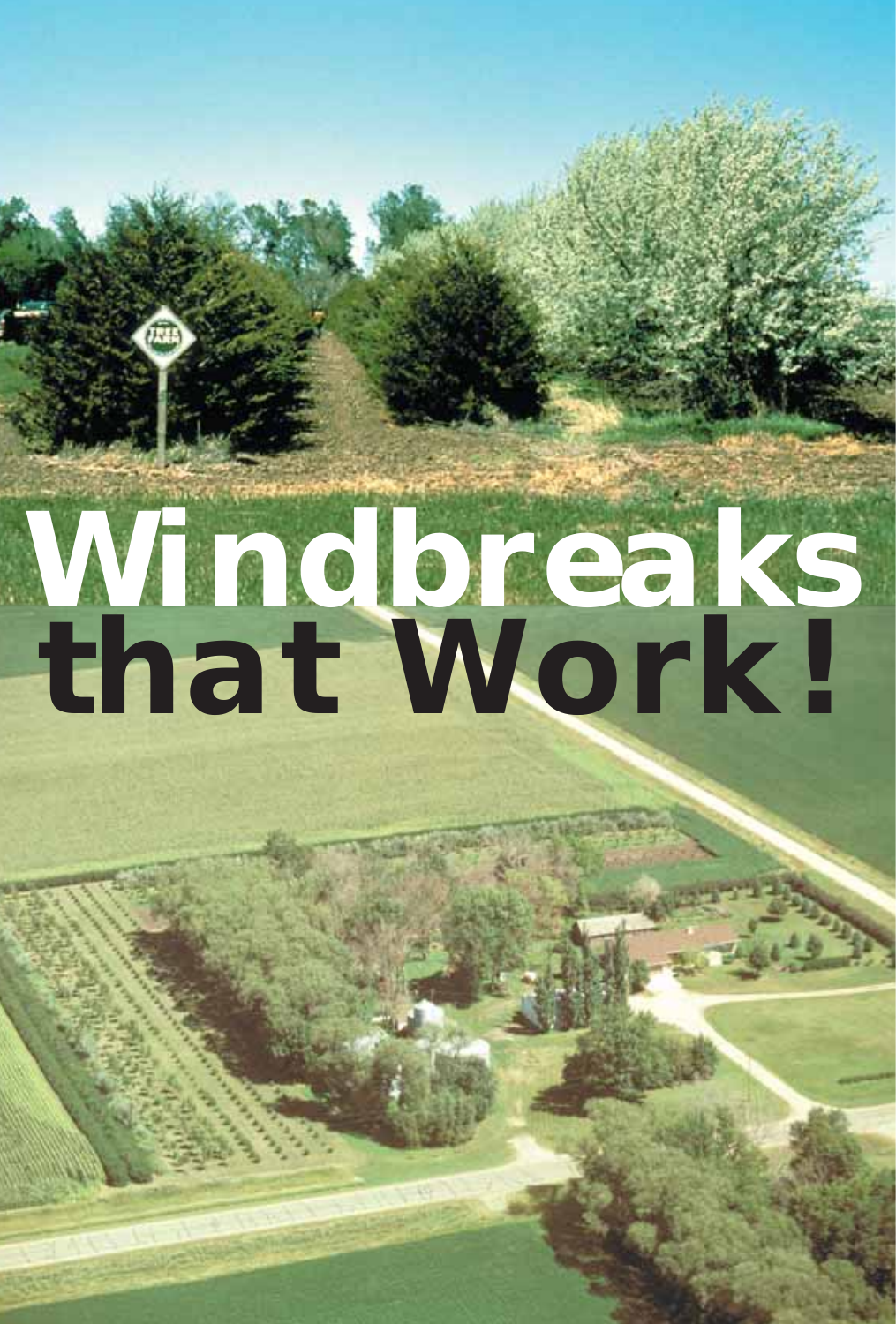# **Introduction**

As any woodland owner knows, growing trees is gratifying. But tree growers must be patient. This is especially true in planting windbreaks. It takes awhile to establish a good windbreak, but you will find the benefits well worth the investment.



# **What is a windbreak?**

A windbreak is a tall, dense, continuous wall of vegetation. The height determines how far wind protection extends, and the density determines the degree of protection. The general rule is that a windbreak will reduce wind to a distance 10 times its height

and reduce wind speed 70 to 80 percent immediately inside the barrier. There are two kinds of windbreaks—field windbreaks and farmstead windbreaks.

# **Field Windbreaks**

The primary purpose of a field windbreak is to control soil erosion, conserve soil and plant moisture by lowering evaporation rates, and prevent crop damage and loss caused by wind. Field windbreaks are one of the most important conservation practices in areas with relatively flat landscapes and light sandy or organic soils. Field windbreaks commonly have only 1–3 rows of plants due to space limitations but will protect the soil a distance of up to 10 times the height of the trees. With a field windbreak, not only will you save valuable topsoil, you will likely see an increase in crop yield in the area protected.

# **Farmstead Windbreaks**

Farmstead windbreaks provide wind protection for the home, farm buildings, feed lots, and livestock enclosures. The coldest and most damaging winds come from the north and west. You will want to orient your windbreak perpendicular to the wind, on the north and west sides of your home or farmstead.

# **Advantages of Windbreaks**

Windbreaks block a driving wind so that working outside becomes more comfortable in summer and in winter. A good windbreak can reduce home heating costs 10 to 15 percent. Building maintenance costs are reduced, too, as a windbreak lessens the sandblasting effects of wind on house paint. A windbreak is also a sound barrier, since a tall dense windbreak will dull the noise of traffic. machinery, and animals.

Shrubs and trees attract wildlife, are pleasant to look at, and add variety to the landscape. Windbreaks provide a cool escape in summer, a shelter in winter, and as a living snow fence will keep the snowdrifts off your driveway. All in all, a windbreak is a valuable asset to any property and a sound investment.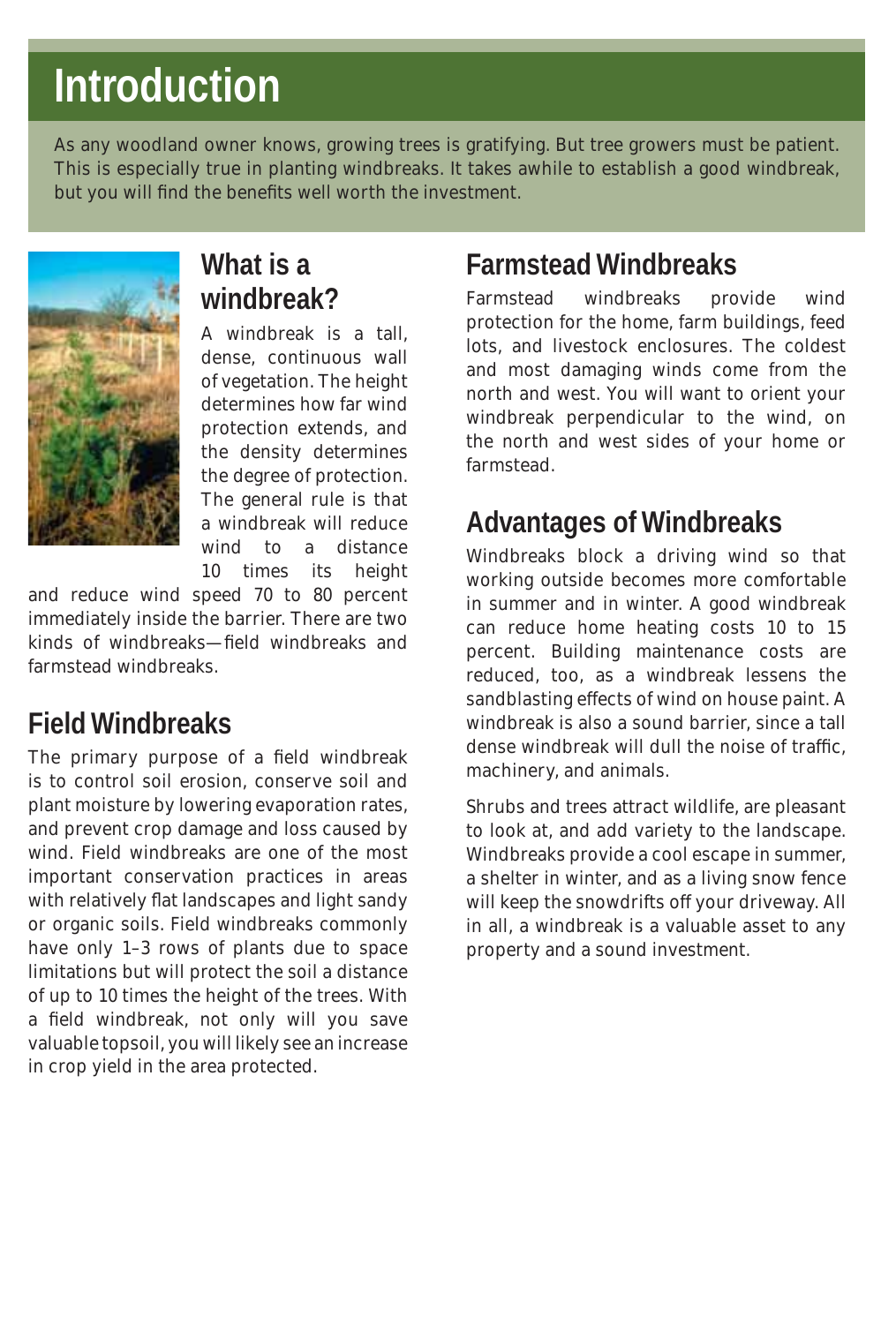# **Getting Started**

# **Soils**

Most of the tree and shrub species available today are suited for well-drained, loamy soils for best development and growth. If you have shallow soils (6" or less to bedrock), sandy soils with very low fertility, or poorly drained soils, contact the local DNR forester or Natural Resources Conservation Service (NRCS) for appropriate species information.

# **Plan for Growth**

As your windbreak grows, the taller trees can create hazards if they are too close to the road. Plantings must be at least 30 feet from the edge of a roadway to prevent winter icing in shady spots and to prevent obscuring motorists vision. **A windbreak that will be north or west of a building or road must be planted at least 65 feet from the edge to eliminate snow drifting (Figure 1).**

Watch out for overhead utility lines. Trees and tall shrubs need to be at least 20 feet from utility lines to allow maintenance vehicles to pass and to prevent branches from interfering with lines. Remember not to plant over the easement on underground utilities.

# **Designing Your Windbreak**

A standard farmstead windbreak has at least three rows: the outside or windward row; one or more interior rows; and the inside or leeward row. Four to six rows provide greater protection, but even one or two rows are **beneficial** 

The standard DNR windbreak packet contains 200 spruce and 100 white or red pine—enough stock to plant a 3-row windbreak that is 800 feet long. The ideal planting design for your windbreak packet is illustrated in Figure 1. Plan on leaving 10–15 feet between rows so you will have room to get in with mowing equipment long into the life of your windbreak. Distance required between plants within a row varies by species (Table 1). To offer wind protection earlier in the life of the planting, the second row should be offset (staggered in spacing) from the plants in the first and third rows (Figure 1).

For the windward and leeward rows, plant a shade-tolerant conifer that won't lose its lower limbs as it matures. White spruce is a good choice because it will still provide a barrier near the ground even as it grows taller. For the interior row, use a tree species that will add height, so choose something at least as tall as the outside row. White pine, red pine, or green ash are good choices. Refer to Tables 1 and 2 for additional information on recommended species and spacing for your windbreak planting.

# **Windbreaks for Wildlife**

Many windbreaks would be considered complete with three rows, however the addition of a fourth and fifth row using small trees and shrubs substantially increases the wildlife value of a windbreak (Figure 2). Adding small trees and shrubs provides ground level shelter, seasonal food, and more diverse nesting habitat. By increasing the width of the windbreak, you also increase the nest density and nest success of wildlife species living in the windbreak. All of these things mean you will have more opportunity to view wildlife using your windbreak.

Adding 1–2 rows of shrubs 50 feet from the windward side of the windbreak will act as a trap to catch snow before it gets to the main body of the windbreak. By trapping snow before it gets to the windbreak, you increase the winter cover value of the windbreak and reduce tree damage from heavy snowloading.

Generally the location of a windbreak is determined by factors other than potential wildlife benefits. There are, however, some locations that are more beneficial for wildlife Placement of the windbreak on the north side of row crop fields that will not be fall-plowed will increase the winter food value of such stubble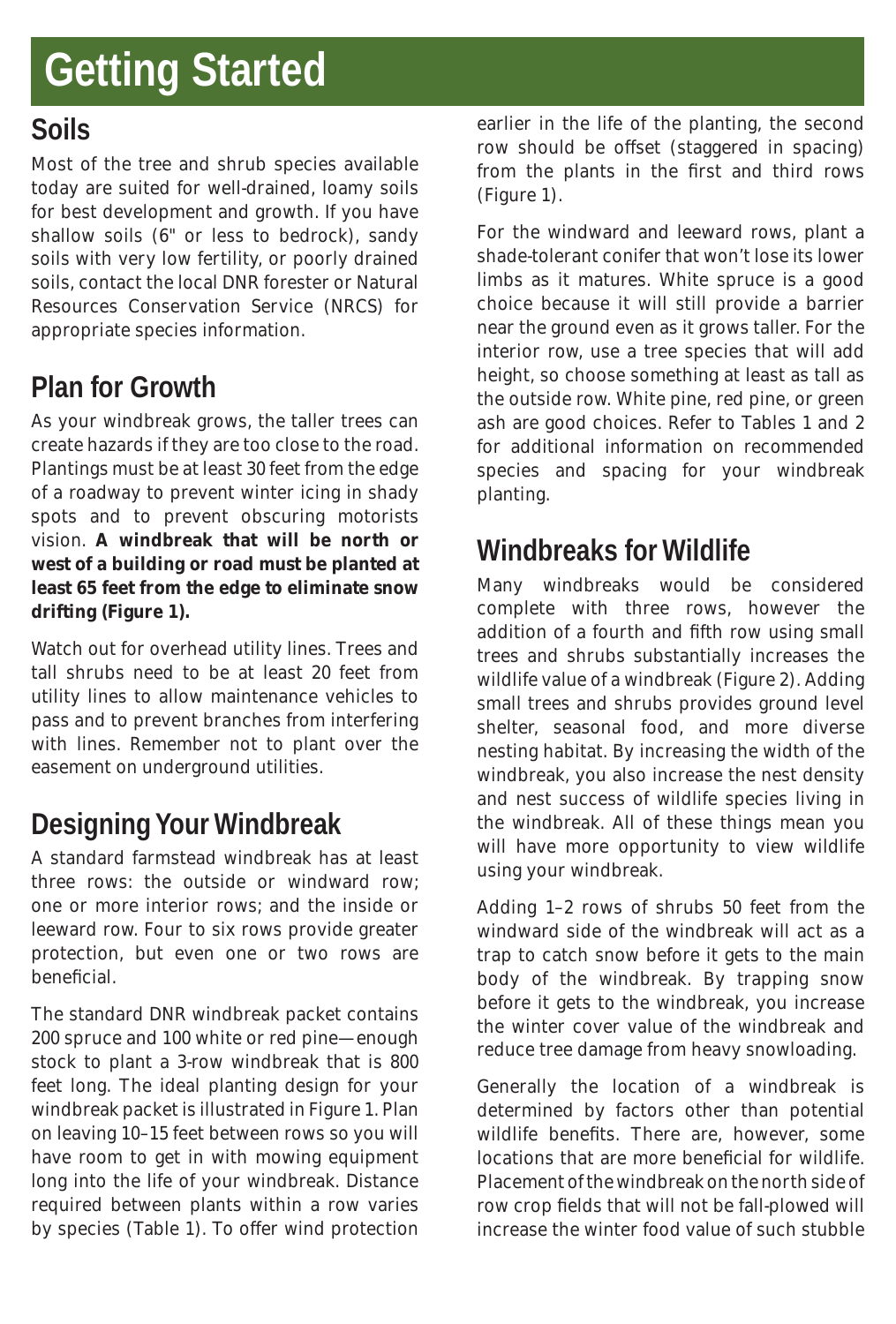by reducing the likelihood of the stubble being snow-covered. Also, tying the windbreak to existing permanent cover such as woody draws or woodlots will improve its usefulness to wildlife by allowing the windbreak to serve as a travel lane between cover types.

There can be instances though where establishing a windbreak would actually be detrimental to wildlife. For example, there are some areas in the Central Sands region of the state where there are still healthy populations of prairie chickens that require large open areas. A windbreak of shrubs would be a better choice in these areas than tall conifers. Likewise, large open grassland areas would be more valuable to wildlife if left unplanted. **Consult with your local DNR wildlife manager for recommendations.**

| Table 1. Recommended species and spacing for windbreak plantings.                                                    |                                         |                                                               |                          |
|----------------------------------------------------------------------------------------------------------------------|-----------------------------------------|---------------------------------------------------------------|--------------------------|
| <b>Shrubs</b> —space plants 4 feet apart in rows and 6 feet apart between rows<br><b>Dogwoods</b><br><b>Ninebark</b> | American Highbush Cranberry             |                                                               | <b>American Hazelnut</b> |
| <b>Small Trees</b> —space plants 8 feet apart in rows and 10 feet apart between rows<br><b>Wild Plum</b>             | <b>Hawthorn</b>                         |                                                               |                          |
| <b>Conifers</b> -space 8 feet apart in rows and 10-15 feet apart between rows<br><b>White Pine</b>                   | <b>White Spruce</b>                     | <b>White Cedar</b>                                            | <b>Red Pine</b>          |
| <b>Hardwoods</b> —space 10 feet apart in rows and 10–15 feet apart between rows<br><b>Green Ash</b>                  | <b>Red Oak</b>                          |                                                               |                          |
|                                                                                                                      |                                         |                                                               |                          |
| Table 2. Recommended species for each row in windbreak planting.                                                     |                                         |                                                               |                          |
| <b>Windward Row (Row 1)</b>                                                                                          |                                         |                                                               |                          |
| <b>White Cedar</b><br><b>Ninebark</b>                                                                                | <b>White Spruce</b><br><b>Wild Plum</b> | <i>Dogwoods</i><br>American Highbush Cranberry                | <b>American Hazelnut</b> |
| <b>Interior Row</b> (Row 2)<br><b>White Pine</b><br><b>Red Oak</b>                                                   |                                         | Red Pine (northern <sup>2</sup> / <sub>3</sub> of state only) | <b>Green Ash</b>         |
| Leeward Rows (Rows 3, 4, and 5)<br><b>White Cedar</b><br><b>Wild Plum</b><br><b>Ninebark</b>                         | <b>White Spruce</b><br><b>Hawthorn</b>  | <b>Dogwoods</b><br>American Highbush Cranberry                | <b>American Hazelnut</b> |
|                                                                                                                      |                                         |                                                               |                          |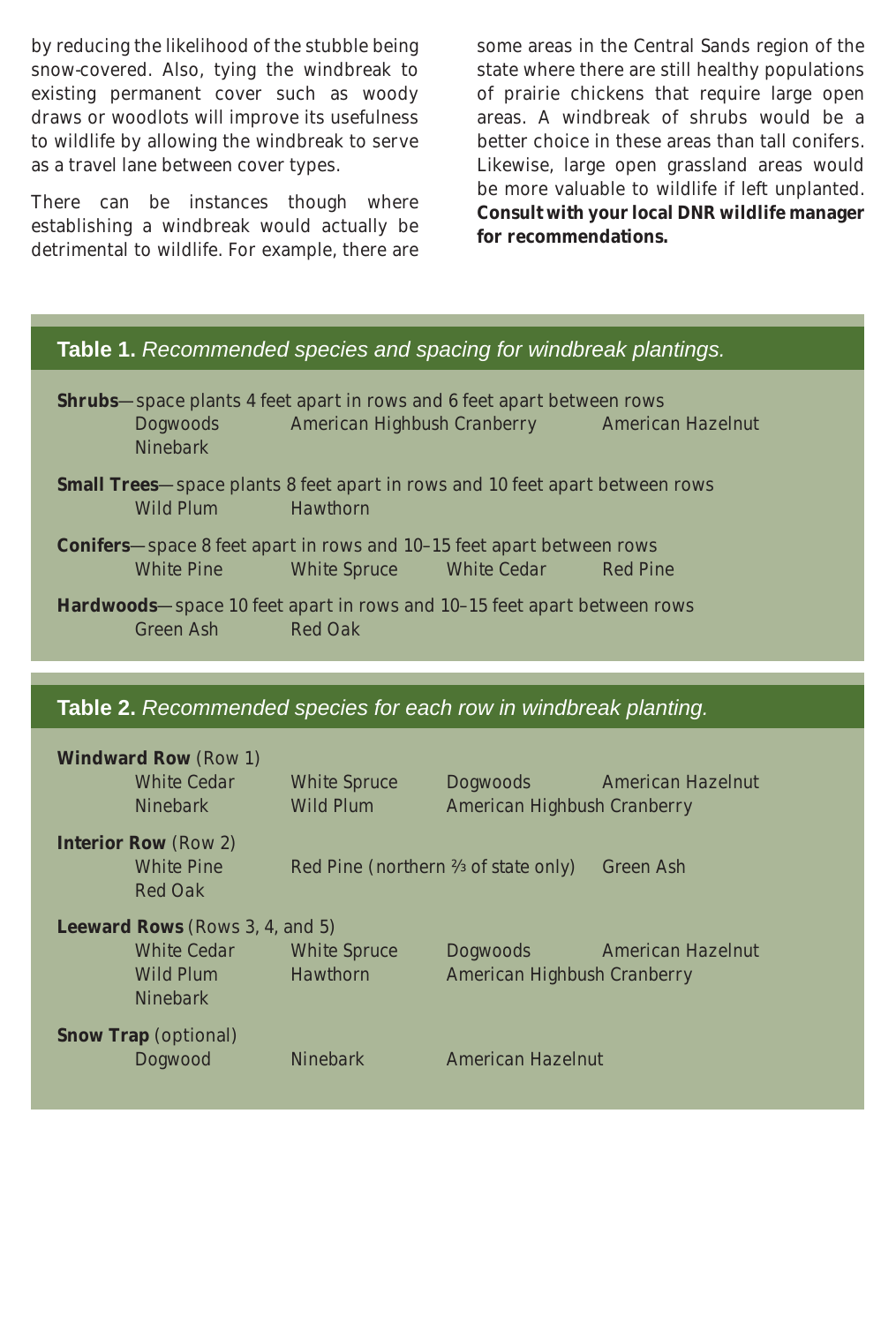# Figure 1

# Figure 2 **Figure 1 Figure 2**

Typical windbreak layout in relationship to wind direction Typical windbreak layout in relationship to wind direction and farmstead. and farmstead.

Cross-section of a standard 3-row windbreak with the addition of rows 4 and 5 as a wildlife Cross-section of a standard 3-row windbreak with the addition of rows 4 and 5 as a wildlife option and an optional snow trap. option and an optional snow trap.

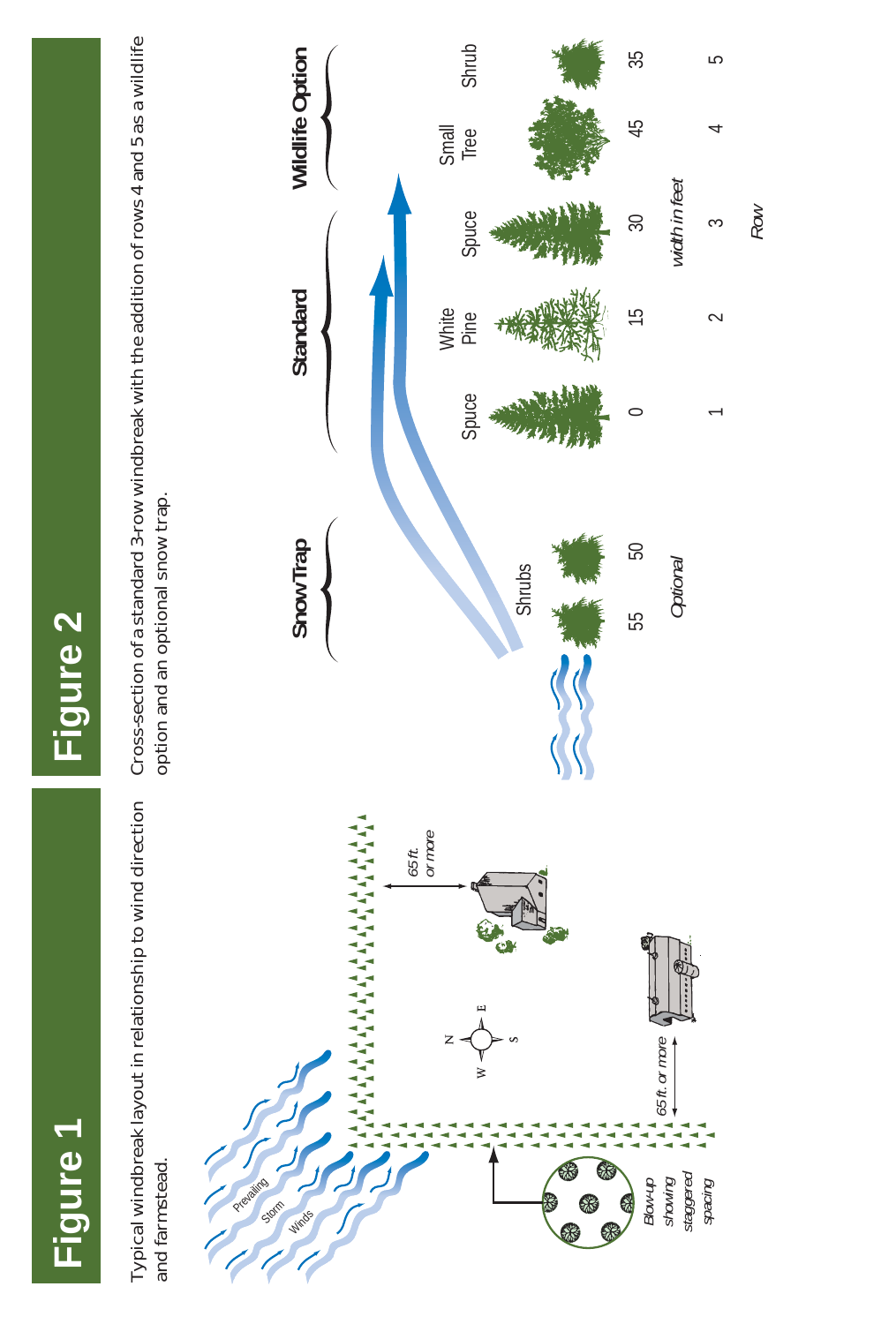# **Site Preparation**

The single most important part of establishing a windbreak that works is protecting the small bare-root seedlings from existing, competitive vegetation. This factor cannot be over emphasized. Not only do these plants compete for light and water, many grasses produce natural chemicals which suppress tree and shrub growth. **If you don't plan to do any site preparation, you should not bother planting a windbreak.** Heavy competition from weeds, grasses, and existing woody cover will choke out your planting in short order.

# **Mechanical Site Preparation**

You can set back grass competition in a planting site with a heavy sod by rototilling, fall-plowing and/or discing in 6 foot wide strips leaving undisturbed sod between rows. By minimizing the amount of soil you disturb, you reduce the threat of soil erosion and weed seed invasion by such things as Canada thistle. Spring plowing is discouraged as it will introduce air into the soil which can lead to desiccation (drying) of the roots of newly planted stock.

# **Chemical Site Preparation**

Weedy or grassy competition can be controlled with selective herbicide use. Effective control depends on four factors:

- $\triangleq$  timing of application
- $\triangleq$  herbicide selected
- $\triangleleft$  weather conditions
- $\triangleq$  application rate

Heavy sod can be controlled by a fall application of herbicide in the year prior to planting. Alternatively, a pre-emergent herbicide can be applied in the spring just after the trees are planted and before the existing grass cover has "greened up." Herbicides should not be allowed to come in contact with the tree roots.

Very dry conditions will limit the effectiveness of most herbicides. Be sure to follow label directions for application rates, as rates differ depending on soil type and herbicide. Consult with your local DNR forester for specific herbicide recommendations. **NOTE: All herbicides must be applied in accordance with label recommendations and their registered use.**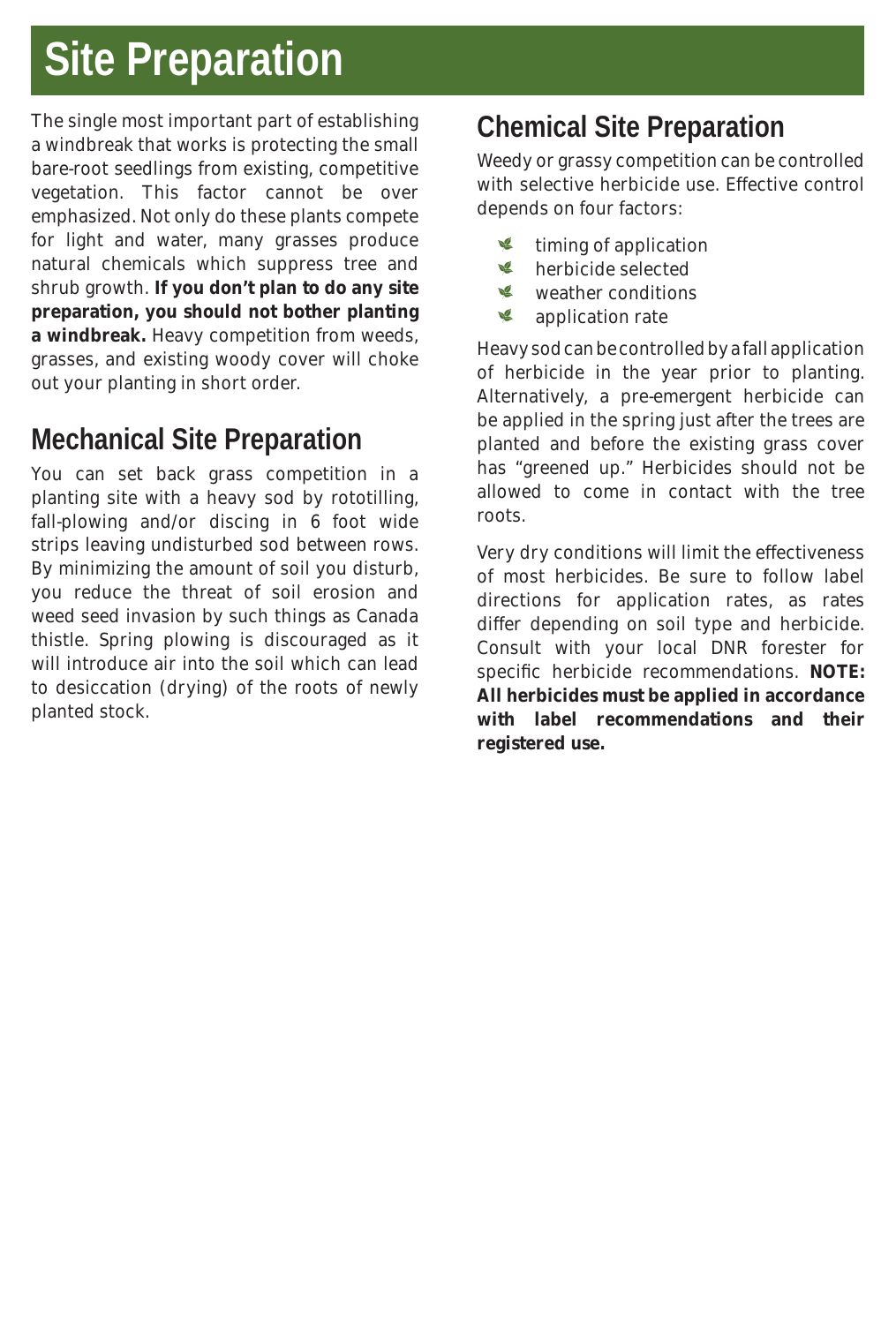# **Good Planting Procedures**

# **Care of Nursery Stock Prior to Planting**

Once lifted and packaged at the nursery, bareroot seedlings are very perishable products. Extreme care is needed to avoid drying out the root system and overheating the seedlings prior to planting. Most windbreak packets are shipped in a sealed, 3-ply Kraft paper bag with a poly-coated liner. No root wrapping material is added. Therefore, a tear in the bag should be repaired immediately, as air entering the bag will dry out the roots quickly. Ideally, the bags of seedlings should be kept in a cooler at 34–38° F until planting. Otherwise, short-term storage in a cool cellar is acceptable.

It is not recommended that the seedlings be taken out of the bag and heeled in. The more you handle these bareroot seedlings, the more damage is done to the hair-like root structures. The bags can be opened to inspect the seedlings for temperature buildup or dryness. If a temperature buildup of 60° F or more is observed, the seedlings should be taken out of the bags, cooled with cold water, and placed back in the bags.



*Slightly depress surface soil for water penetration. Pack soil, removing all air pockets. Use soil to help spread the roots.*

# **Planting Time**

April is tree planting time in Wisconsin. Plant after the frost has left the ground, but before heavy bud break and shoot elongation (late May). Prior to planting, it is best to stake out the rows to keep the planters oriented and on line.

During planting, keep the roots moist. However, do not soak them in a bucket of water. A wet "gunny" sack laid over the roots in a tub or bucket is sufficient. In Wisconsin, tree planting machines are available (at a nominal rental fee) in most counties from the County Land Conservation Department or the DNR. These planters have a large plow-like shoe that penetrates the soil and forms a narrow trench. The roots are placed in the trench and as the trench closes, the tree is held firm by packing wheels. It usually takes a 40–50 h.p. tractor to pull these planters, plus a 3-person crew. The great advantage is that this system can plant 500–800 trees per hour. Hand planting can be accomplished using a spade, #2 round shovel, or planting bar. The planting hole should be deep enough to keep the roots from curling and the tree should be planted at the same depth as it was growing in the nursery (Figure 3 a & b). Pack the soil firmly so that there is no air space around the roots.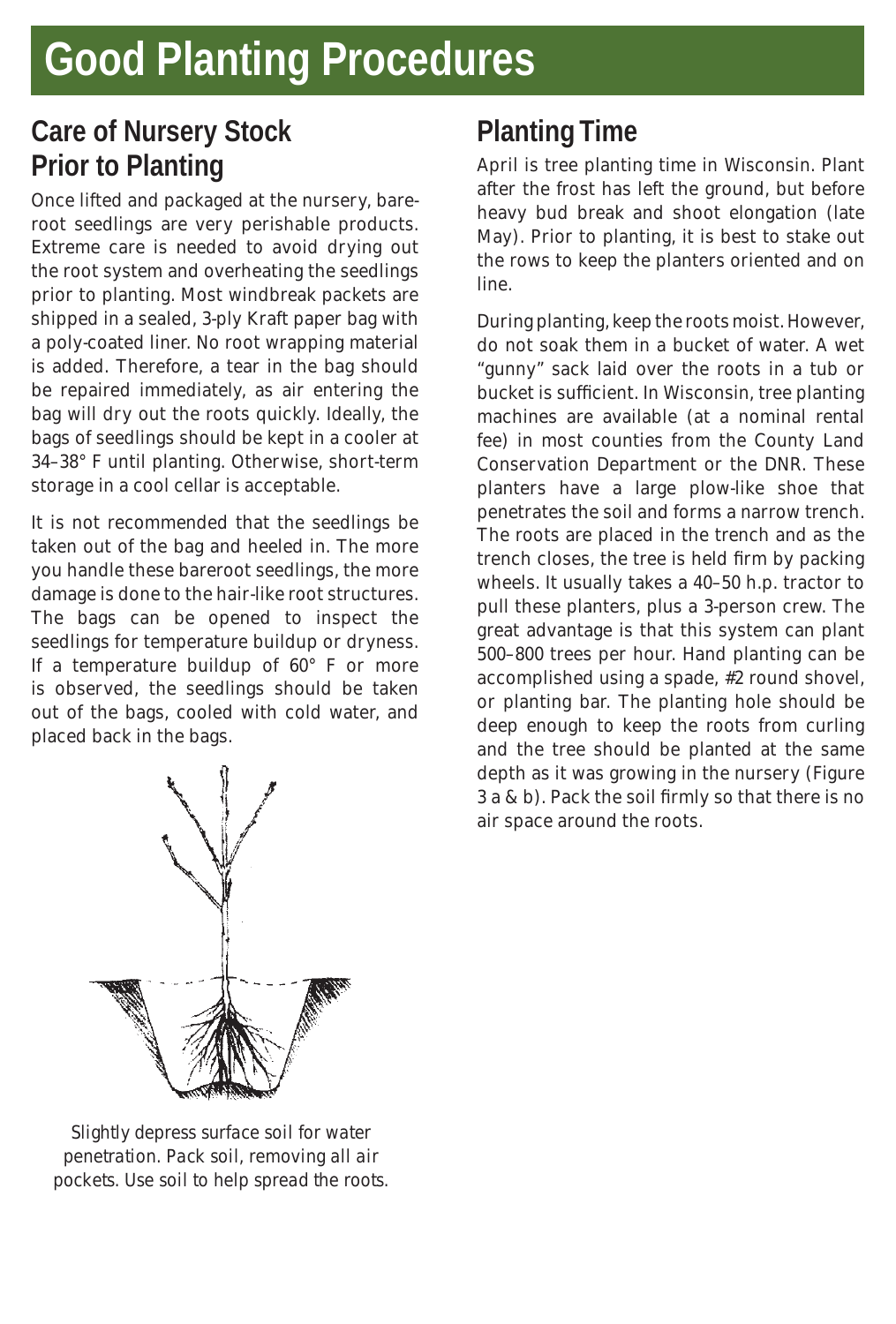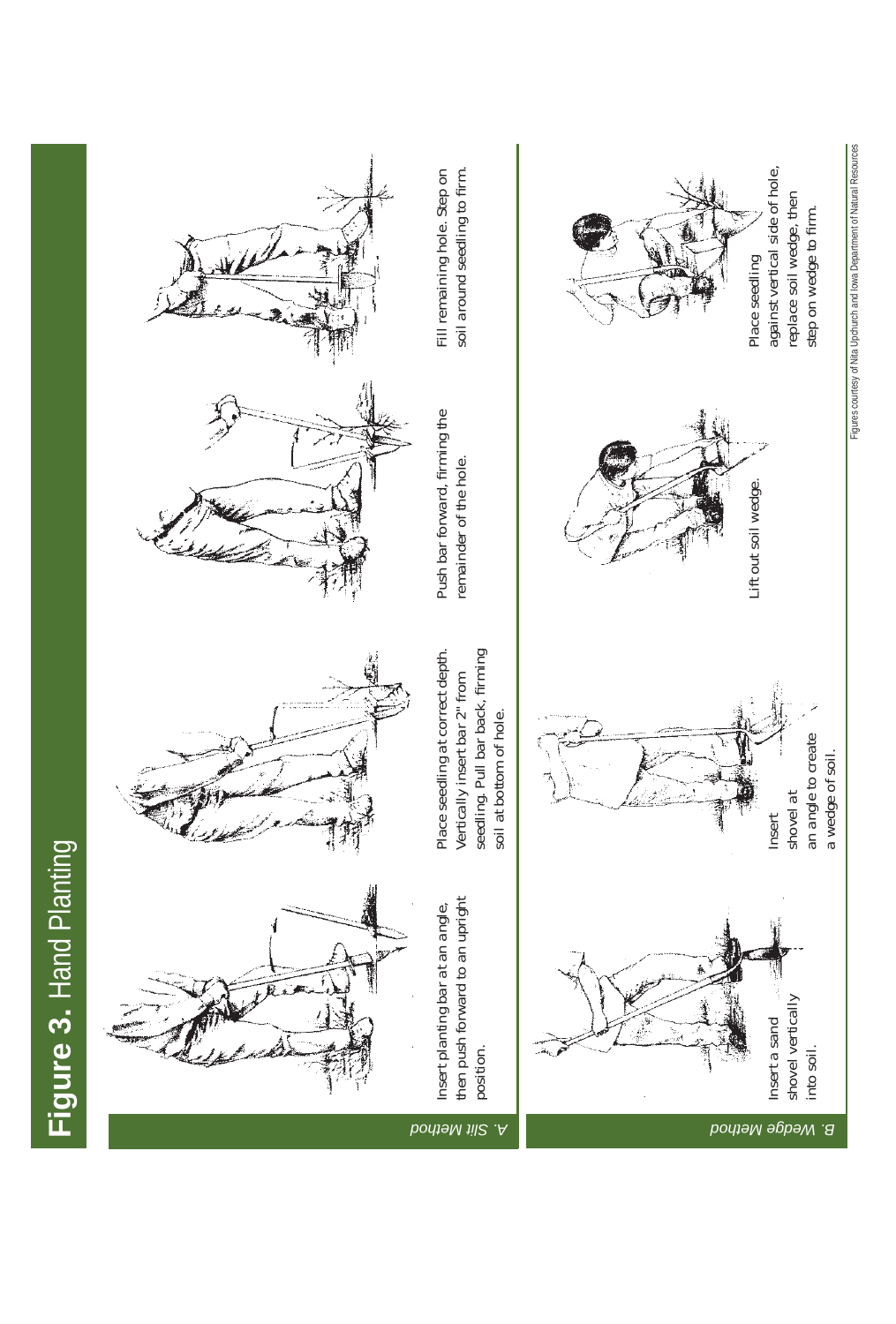# **Long Term Maintenance**

Like children, windbreaks require a little nurturing and maintenance in the early years. Protect your planting from livestock and fire. These young plants are especially attractive to cattle. Your investment of time and money is worth protecting with a fence.

Weed control in the first three years after establishment is very important. Within the first year, invading grasses and weeds can threaten a young windbreak. This weed control is best accomplished with herbicides, but cultivation, mowing, mulches, and hand weeding are all effective alternatives. The

reduction of heavy grass buildup around the plants reduces habitat for mice and voles.

Replace dead trees and shrubs every spring until you have 100 percent survival. Normally, replacement is made the following season and requires hand planting.

Newly planted windbreaks are subject to invasion by many undesirable species such as willow, box elder, elm, honeysuckle, and buckthorn. Hand removal in the seedling stage with a sharp grub hoe is the most efficient way to remove them.

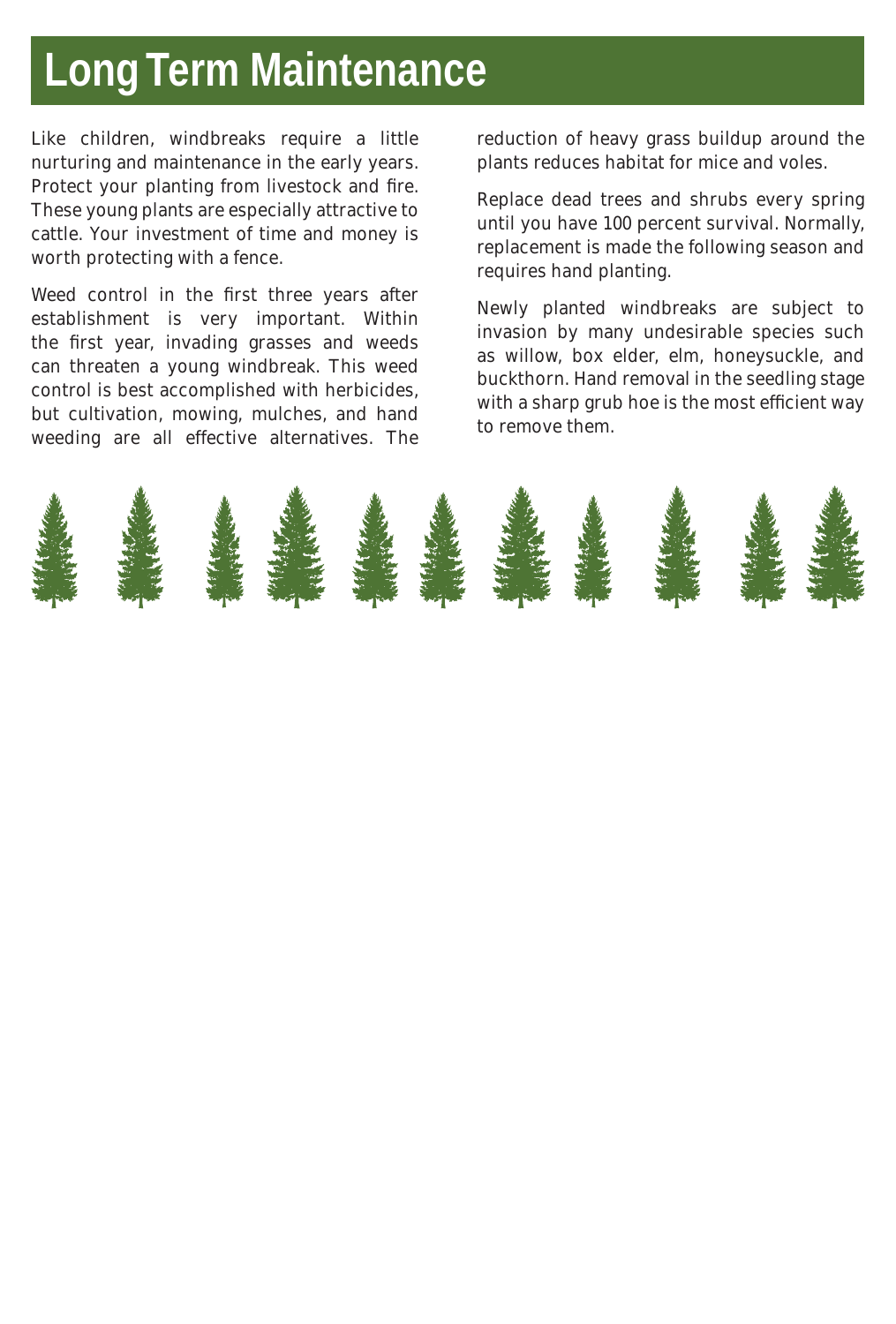# **Species Descriptions**







# **Dogwoods**

The dogwoods (Silky, Red-osier, and Gray) are native to Wisconsin and extremely winter hardy. All species spread from underground stolons and attain heights of 4–10 feet. Spring flowers typically bloom in May and produce white to blue berry-like fruit in August. It is heavily browsed by deer and a preferred food of turkey, grouse, etc. It is also an important cover plant for a variety of species. **Site Preference:** moist to well-drained soils in sun or shade although does its best in full sun.

### **Ninebark**

Ninebark develops into a multi-stemmed, arching shrub about 10 feet tall at maturity. The bark peels into papery strips resembling "9s." Numerous clusters of small white flowers in late May develop into brownish capsules in September. Ruffed grouse eat the buds and songbirds eat the small seeds. Ninebark makes excellent wildlife cover. **Site Preference:** one of the few shrubs that will grow on very droughty sites; is found on dry prairies to sedge meadows.

### **Hawthorn**

Grows as a single-stemmed small tree, 20–24 feet tall, with laterally spreading thorny branches. Blossoming occurs prior to leaf-out in early May. Fruits start maturing in mid-August. Ruffed grouse and numerous songbirds are attracted to hawthorne trees for food and cover. **Site Preference:** prefers full sunlight, wide range of silt loams; avoid moist or wet sites as well as extremely droughty areas.



### **Wild Plum**

Wild plum is a large shrub or small tree that frequently attains a height of 15 feet or more. It forms dense thickets, making it very valuable for bird nesting. Produces dense clusters of white flowers in May. One-inch globe-shaped red-orange to blue plums mature in August. American plum has spine-tipped twigs. **Site Preference:** grows best in full sunlight on a well-drained silt loam.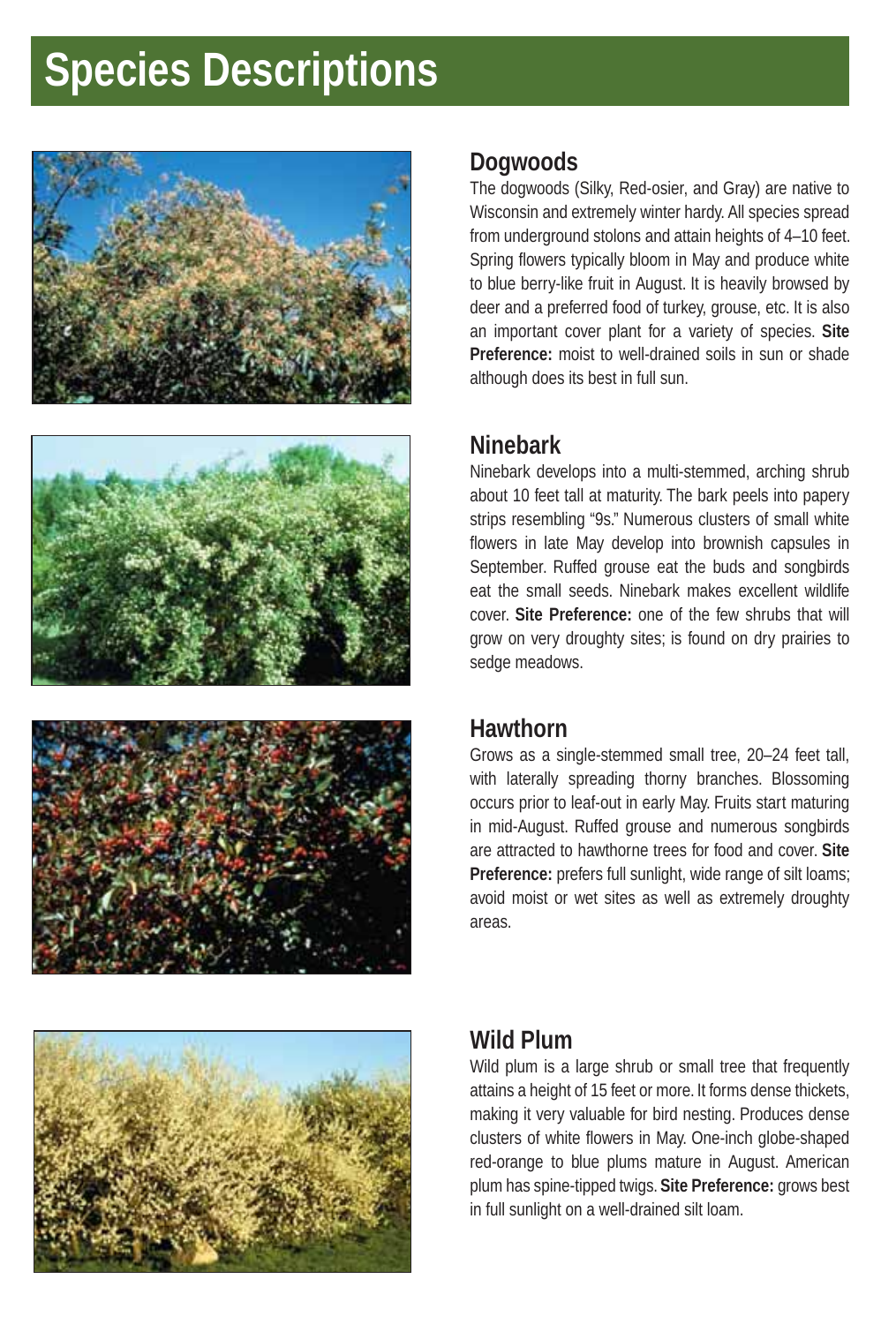







## **American Highbush Cranberry**

A large shrub, 10–13 feet tall at maturity, with attractive white flower clusters in May producing bright orangered fruits in September. The persistence of the fruit throughout the winter suggests it is not very palatable to most birds. However, the fact that it is persistent makes it a valuable emergency food source in severe winters. **Site Preference:** requires well-drained to moist sites for best development.

### **American Hazelnut**

Hazelnut is a medium-sized shrub, 8–10 feet tall, that is common throughout Wisconsin. The nuts are enclosed in flat, ragged-appearing husks which mature in late summer. Hazelnuts are an excellent food source for deer, squirrel, chipmunks, blue jays, turkey, and grouse. **Site Preference:** grows well on a variety of soil types, including sandy soils; grows best in full sunlight.

### **Green Ash**

Green ash is a small hardwood tree, growing 50–60 feet tall. The dark brown or gray bark is tinged with red; furrowed with flat, scaly ridges. The leaves are opposite and compound,  $10"$ – $12"$  long with  $7-9$  leaflets, each  $3"$ – 4" long. Leaves turn yellow in the fall. Its heavy seed crops (samaras borne in clusters) are the preferred food of wood ducks, cardinals, and grosbeaks. **Site Preference:** usually found along stream banks, on flood plains, and on wet upland sites, but will grow on dry upland sites.

### **Northern Red Oak**

Red oak is a medium sized hardwood tree, growing 60–80 feet tall. The bark is nearly black with shallow furrows and wide, smooth, light gray ridges. The leaves are 5"–9" long with 7–11 sharply tipped lobes. Red oak is a moderately fast growing tree known for its high quality lumber and periodically abundant acorn crops. Red oak acorns are an excellent food source for deer, squirrel, turkey and a variety of wildlife. **Site Preference:** grows best on fertile, well-drained soils, but adapts to a variety of sites.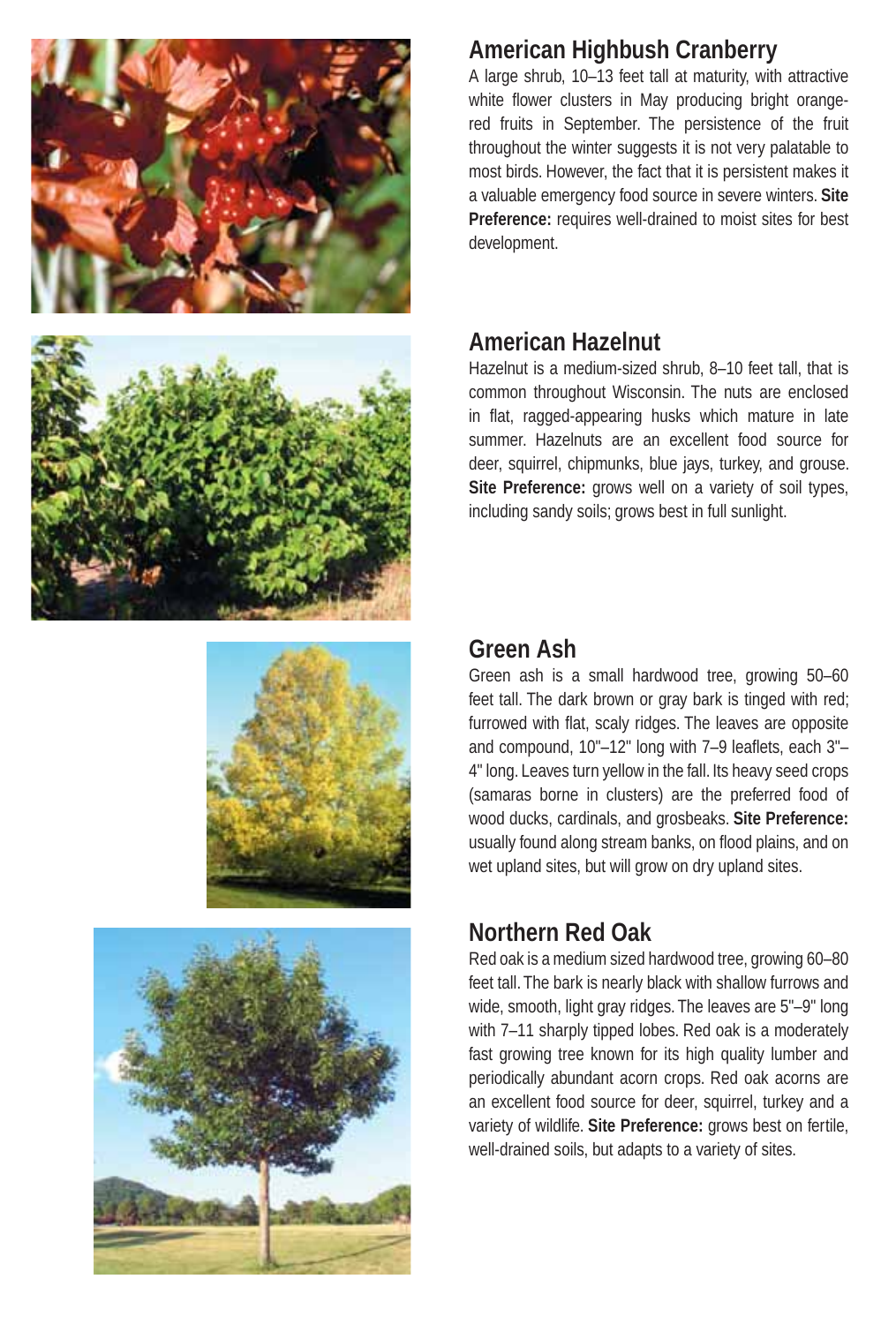

# Red pine usually grows 60–80 feet tall. Red pine gets its

**Red Pine**

name from the large reddish brown plates visible on the bark as the tree matures. The dark green needles are 4"–6" long in bundles of two. Cones are 2" long. Its seed is a favorite food of the pine siskin. Red pine does best in the northern ²⁄³ of the state. **Site Preference:** thrives on light, acid, sandy soils, occasionally attaining large size on heavier soils.

# **Eastern White Pine**

Native to Wisconsin, the majestic white pine can grow to 100 feet. Needles are 3"–5" long occurring in bundles of 5 which distinguish it from other native pines. Cones are 4"–6" long and mature in August or September of the second season. White pine is a frequent nest site of robins, mourning doves, and blue jays, among others. The rapid growth of white pine makes it ideal for wildlife cover. **Site Preference:** grows on sandy soils and rock ridges, but prefers fertile well-drained soils.

## **White Spruce**

Native to northern Wisconsin, it produces short blue-green needles with sharp points. Cones are 2" long and fall soon after they ripen in autumn. Except in dense forests, the crown extends well down the trunk forming excellent escape cover for birds and mammals. **Site Preference:** prefers cool moist sites, especially around streams and lakes; do not plant on shallow, hot, south-facing slopes.

# **Northern White Cedar**

White cedar is a compact, pyramid shaped tree reaching a height of 40–50 feet. The small, scale-like leaves are  $\frac{1}{8}$ "- $\frac{1}{4}$ " long, yellowish to bright green, and appear to make the branches flat. Its thick branching pattern and dense foliage afford fine protective cover for birds and it is frequently used for nesting. It is a preferred food for deer. **Site Preference:** occurs on a variety of soils, doing well in moist soils, but actually growing more rapidly on well-drained sites.